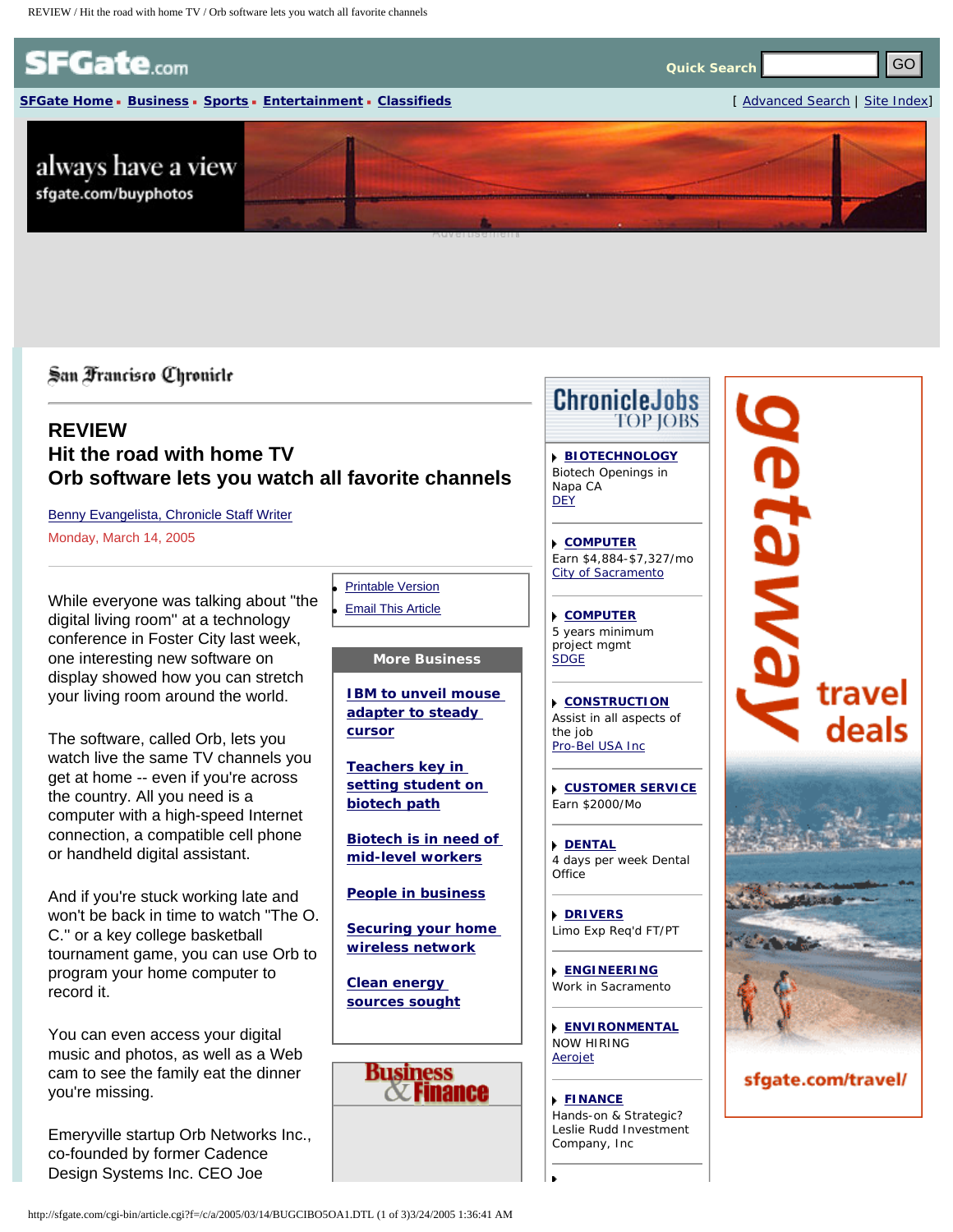REVIEW / Hit the road with home TV / Orb software lets you watch all favorite channels

Costello, introduced the software in October. But that version required using a computer running Microsoft's special Windows XP Media Center Edition, limiting Orb's universe of customers.

Today, the company hopes to tap a much wider audience when it releases a new version of Orb that works with the millions of computers running on the regular Windows XP operating system.

[Symbol Lookup](http://studio.financialcontent.com/Engine?Account=sfgate&PageName=SYMBOLLOOKUP) **[Main Business & Finance Page](http://sfgate.com/business/)**: Stock quotes, portfolio, funds and more...

**Get Quote:**

**[SFGate Technology](http://sfgate.com/technology/)**: It's a hightech world - - we just plug you into it...

Orb Networks charges \$9.99 per month or \$79.99 per year for a subscription, but also offers a 30-day free trial.

Orb Vice President Joe Harris said the firm eventually hopes to land distribution deals with technology partners that would "take that subscription fee down to zero as much as we can.''

In testing Orb last week, I found it was easy to set up and that it works as advertised.

Orb works by setting up a secure, one-to-one connection between a home and remote computer or viewing device, channeled through an Orb server. To avoid running afoul of the piracy-wary entertainment industries, Orb designed the system to stream, not copy, media files, although I was able to easily make copies of digital photos.

First, you load the Orb software into a computer that serves as your digital media base.

Orb Networks recommends a computer with a 2.4 GHz processor, 512 MB of RAM and 100 MB of hard disk space. The computer also needs a TV tuner card, but be sure it's one that's supported by the Windows XP version of Orb.

I used a Toshiba Qosmio laptop with Windows XP Media Center Edition and a built-in TV tuner card. The demo model supplied by Toshiba only has a 1.80 GHz processor, but that didn't seem to cause any problems.

When I got to work, I used a Web browser to log on to my Orb account. Within seconds, I was watching an episode of "The Contender'' that I had recorded with the Media Center Edition's digital video recorder program. You do need to leave the base computer on and connected to a TV signal source like cable or an antenna. special (internal of the translation of the translation of the translation of the translation of the translation of the translation of the translation of the translation of the translation of the translation of the transla

The video can be streamed to any computer or laptop and played back on Windows Media Player or Real Networks' RealPlayer software. It's not the same quality that you would see on your TV, but it's as good as most of the streaming video out there.

Since I have cable TV service, I was also able to watch a live Big

| Proven exper with fin'l       |
|-------------------------------|
| instruments                   |
| <b>KKR Financial LLC</b>      |
|                               |
|                               |
| <b>NOVERNMENT</b>             |
| NOW HIRING                    |
| County of Santa Clara         |
|                               |
| <b>GOVERNMENT</b>             |
| Staff Associate II \$1489     |
| - \$1810                      |
| The San Francisco             |
| <b>Redevelopment Agency</b>   |
|                               |
| <b>NGOVERNMENT</b>            |
| <b>FT with Benefits</b>       |
|                               |
| <b>The United States Mint</b> |
|                               |
| <b>I HEALTHCARE</b>           |
| NOW HIRING                    |
| Alta Bates Summit             |
| <b>Medical Center</b>         |
|                               |
| <b>About Top Jobs</b>         |

**[View All Top Jobs](http://sfgate.com/cgi-bin/adjacency/jason/list)** 

**[FINANCE](http://sfgate.com/cgi-bin/adjacency/jason/details?ad=92e06f50)**